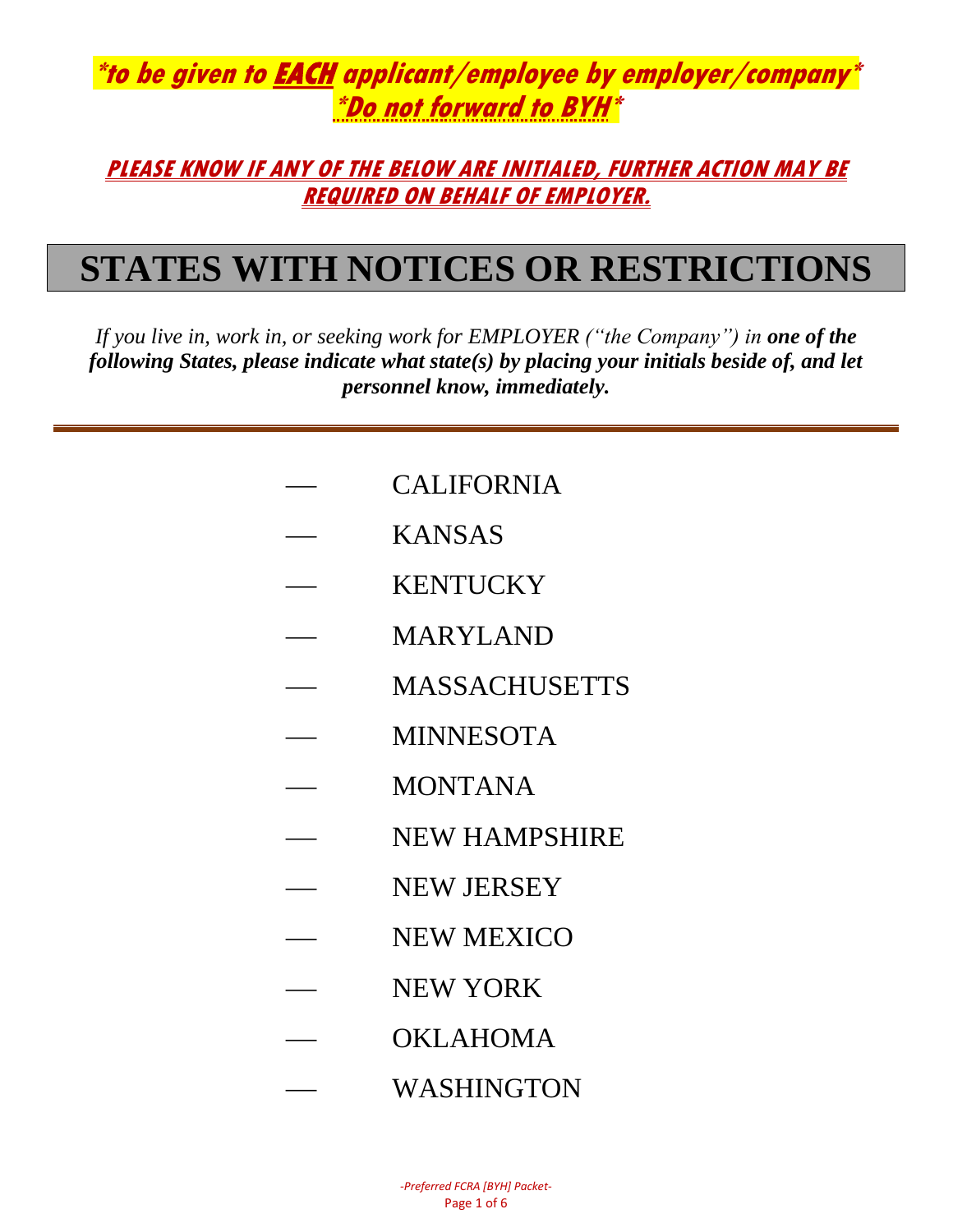# **\*to be given to EACH applicant/employee by employer/company \*keep on file\*.**

# **\*Do not forward to BYH\***

### **DISCLOSURE**

[Employer] ("Company") may obtain information about you from a consumer reporting agency (CRA) for employment purposes. For the purposes of this disclosure and authorization, "employment" also includes retaining or engaging you to provides services to or for the Company. The information obtained is referred to as a consumer report, which generally is information concerning your credit worthiness, credit standing, credit capacity, character, general reputation, personal characteristics, or mode of living which is used or expected to be used or collected for the purpose of establishing your eligibility for employment with Company. An investigative consumer report may also be obtained; in this type of report, the same information is obtained regarding your character, general reputation, personal characteristics, or mode of living, but it is obtained through personal interviews with your friends, neighbors, or associates; however, Before You Hire, Inc. does not process any type of investigative consumer report. The reports may contain information regarding your criminal history, driving records, and verification of your employment history, education, social security number and other background information.

A consumer report may be obtained at any time during the application process with Company, or, if hired or otherwise engaged to provide services, at any time during your employment. Thus, you may be the subject of a consumer report. You have a right, upon written request made within a reasonable time after receipt of this notice, to request disclosure of the nature and scope of any consumer report, and a copy of the report.

Please be advised that the nature and the scope of the most common form of consumer report obtained with regard to applicants for employment is an investigation into your employment history conducted by Before You Hire, Inc., 2117 Simonton Road, Suite 101, Statesville, NC 28625, (704) 878-3600, who is a third-party organization hired by Company to conduct the investigation.

You should carefully consider whether to exercise your right to request disclosure of the nature and scope of any consumer report.

### **AUTHORIZATION**

To the extent permitted by federal and state law, I hereby consent and authorize Company, its subsidiaries, affiliates, other related entities, successors and/or assigs, and Before You Hire, Inc. ("CRA") to procure a: CONSUMER REPORT, as described above in the Disclosure, for the purpose of establishing my eligibility for employment with Company. My authorization remains valid throughout my employment with the Company. To the extent permitted by applicable law, I agree Company can procure additional consumer reports during my employment without providing additional disclosures or obtaining additional authorizations; further, I hereby consent and authorize, without reservation, any law enforcement agency, administrator, state or federal agency, military branch, school or university (public or private), information service bureau, past or present employer or supervisor, and/or private business, to furnish all background information requested by Before You Hire, Inc., additional third-party organizations acting on behalf of the Company and/or the Company itself.

Applicant Signature Date

\_\_\_\_\_\_\_\_\_\_\_\_\_\_\_\_\_\_\_\_\_\_\_\_\_\_\_\_\_\_\_\_\_\_\_\_\_\_\_\_\_\_\_\_\_\_\_\_\_\_\_\_\_ \_\_\_\_\_\_\_\_\_\_\_\_\_\_\_\_\_\_\_\_\_\_\_\_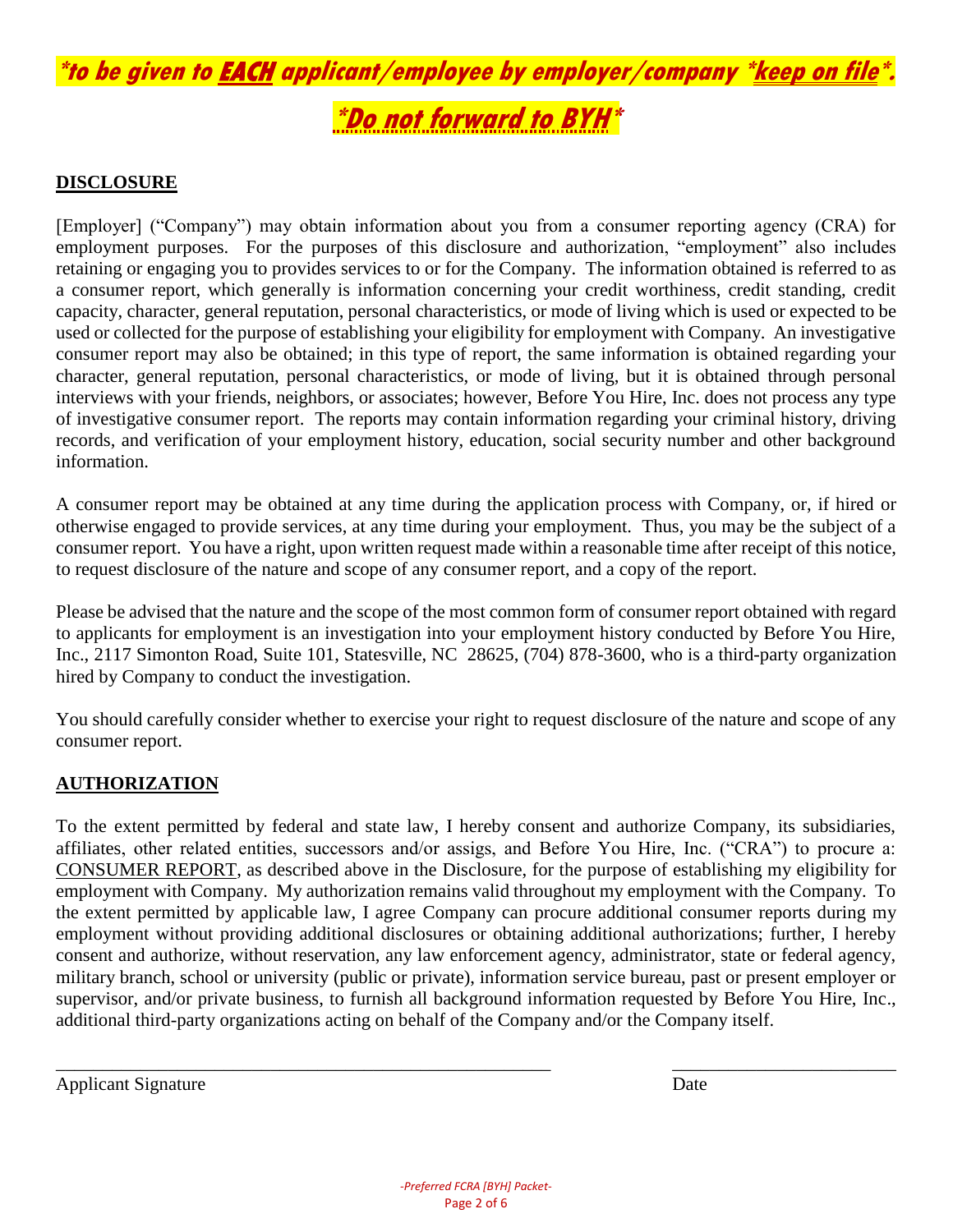## RELEASE OF INFORMATION \* to be uploaded online \*

**I acknowledge that I have received the Disclosure and Authorization, A Summary of Your Rights Under the Fair Credit Reporting Act, and any additional State Law notices provided based upon, where the Company may employ me. I have reviewed and understand the information, statements, and notices in all the disclosures provided to me, including this Release. I agree that a facsimile ("fax") or a digital copy of the forms completed by me shall be as valid as the original. I understand that the information regarding sex, race, and date of birth are for the sole purpose of gathering the information accurately and will not be used to discriminate against me in violation of any law. I understand that if I am hired or otherwise engaged or selected by the Company for its stated purpose, a consumer report will have been conducted on me. I hereby release and hold harmless the Company and Before You Hire, Inc. from any and all liabilities or damages that might occur from any information obtained through the procurement of my consumer reports.**

**Personal Identifying Information Required for Background Check** *\*please print C L E A R L Y \**

| <b>First Name</b>                                                                    |      | Middle Name  |                                                                              |             | Last Name  |  |  |  |
|--------------------------------------------------------------------------------------|------|--------------|------------------------------------------------------------------------------|-------------|------------|--|--|--|
| List any other name used in the last 7 years (Maiden name) [automatically processed] |      |              |                                                                              |             |            |  |  |  |
| Social Security No.                                                                  |      |              | Date of Birth<br>$\Box$ Check here if under age 18 – Further Action Required |             |            |  |  |  |
| <b>Street Address</b>                                                                |      |              |                                                                              |             |            |  |  |  |
| City                                                                                 |      | <b>State</b> |                                                                              |             | Zip Code   |  |  |  |
| Drivers License No.<br>County                                                        |      |              |                                                                              | State of DL | CDL: Y / N |  |  |  |
| Gender                                                                               | Race |              | Phone No.                                                                    |             |            |  |  |  |

#### List other cities or towns that you have lived in the last 7 years:

| Date of #1 Previous Residence | State    |        |
|-------------------------------|----------|--------|
| City                          | Zip Code | County |
| Date of #2 Previous Residence |          | State  |
| City                          | Zip Code | County |

### **Applicant/Employee Signature \_\_\_\_\_\_\_\_\_\_\_\_\_\_\_\_\_\_\_\_\_\_\_\_\_\_\_\_\_\_\_\_\_\_\_\_\_ Date \_\_\_\_\_\_\_\_\_\_\_\_\_\_\_\_**

### **\*\*EMPLOYER ORDERING INSTRUCTIONS ONLY\*\***

**LOG ON TO BEFOREYOUHIREINC.COM – CLICK ON THE LOGIN BUTTON, USING YOUR CREDENTIALS, INPUT ALL NECESSARY INFORMATION. FURTHERMORE - PLEASE UPLOAD THIS DOCUMENT ONLY TO THE ONLINE PORTAL***.*

**BEFORE YOU HIRE, INC.** P: 704.878.3600 F: 704.878.0990 [www.beforeyouhireinc.com](http://www.beforeyouhireinc.com/)



*-Preferred FCRA [BYH] Packet-*Page 3 of 6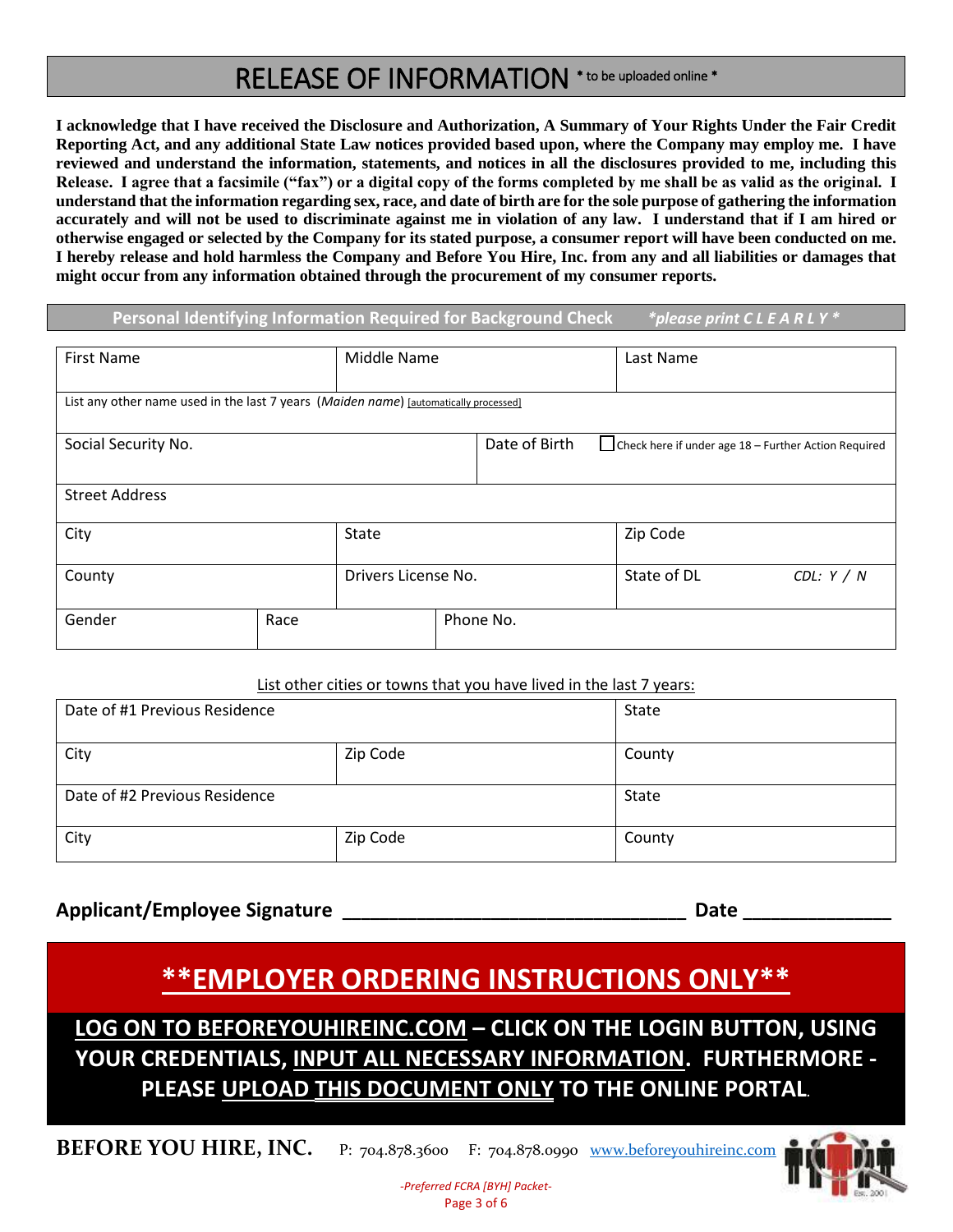## \*to be given to EACH applicant/employee [handout] by employer/company **SUMMARY OF RIGHTS BY THE FCRA** - UPDATED VS.09.21.2018.

Para información en español, visite <u>vivir, consumerfinance govileariument</u> o escribe a la<br>Comumer Financial Protection Bureau, 1700 G Street N.W., Washington, DC 30552.

#### A Summary of Your Rights Under the Fair Credit Reporting Act

The federal Fair Credit Reporting Act (FCRA) promotes the accuracy, fairness, and privacy of information in the files of consumer reporting agencies. There are many types of consumer reporting agencies, including credit bureaus and specially agencies (such as agencies that sell information about check w Here is a summary of your major rights under FCRA. For more information, including information about additional rights, go to www.consumerfinance.gov.learnmore.or write<br>to: Consumer Financial Protection Bureau, 1700 G Street N.W., Washington, DC 20552.

- You must be told if information in your file has been used against you. Anyone who A unusua or evoi a mother type of consumer report to deny your application for credit, uses a credit report or another type of consumer report to deny your application for credit, instance, or employment – or to take anoth information.
- . You have the right to know what is in your file. You may request and obtain all the and constant a about you in the files of a constance reporting agency (your "file disclosure"). You will be required to provide proper identification, which may include your Social Security manber. In many cases, the discl to a free file disclosure if
	- o a person has taken adverse action against you because of information in your
	- credit report. you are the victim of identity theft and place a fraud alert in your file.
	- your file contains maccurate information as a result of fraud;<br>you are on public assistance;
	-
	- $\sigma$ you are unemployed but expect to apply for employment within 60 days.

In addition, all consumers are entitled to one free disclosure every 12 months upon request from each nationwide credit bureau and from nationwide specialty cons reporting agencies. See wave consumerfuncine gov/learnmore for additional

- · You have the right to ask for a credit score. Credit scores are numerical summaries of your credit-worthiness based on information from credit bureaus. You may request a<br>credit score from consumer reporting agencies that create scores or distribute scores used in residential real property loans, but you will have to pay for it. In some mortgage transactions, you will receive credit score information for free from the mortgage lender.
- You have the right to dispute incomplete or inaccurate information. If you identify information in your file that is incomplete or inaccurate, and report it to the consumer

placed on a consumer's credit file. Upon seeing a fraud alert display on a consumer's credit file, a business is required to take steps to verify the consumer's identity before extending new credit. If you are a victim of identity theft, you are entitled to an extended finud alert, which is a finud alert la

A security freeze does not apply to a person or entity, or its affiliates, or collection agencies acting on behalf of the person or entity, with which you have an existing<br>account that requests information in your credit report for the purposes of reviewing or collecting the account. Reviewing the account includes activities related to account maintenance, momboring, credit line increases, and account upgrades and enhancements

- · You may seek damages from violators. If a consumer reporting agency, or, in some cases, a user of consumer reports or a furnisher of information to a consumingency violates the FCRA, you may be able to sue in state or federal court.
- Identity theft victims and active duty military personnel have additional rights. For more information, visit www.consumerfinance.gov/learnmore

States may enforce the FCRA, and many states have their own consumer reporting laws. In some cases, you may have more rights under state law. For more informatio a, contact your state or becal consumer protection agency or your state Attorney General. For<br>information about your federal rights, contact:

reporting agency, the agency must investigate unless your dispute is frivolous. See<br>www.consumerfinance.gov/learningre for an explanation of dispute procedures.

- · Consumer reporting agencies must correct or delete inaccurate, incomplete, or unverifiable information. Insecurate, incomplete, or unverifiable information must be removed or corrected, usually within 30 days. However, a consumer reporting agency may continue to report information it has verified as accurate
- · Consumer reporting agencies may not report outdated negative information. In most cases, a consumer reporting agency may not report negative information that is more than seven years old, or basicruptcies that are more than 10 years old.
- Access to your file is limited. A consumer reporting agency may provide information about you only to people with a valid need - usually to consider an application with a creditor, insurer, employer, landlord, or other business. The FCRA specifies those with a valid need for access.
- You must give your consent for reports to be provided to employers. A community reporting agency may not give out information about you to your employer, or a potential employer, without your written consent greenably i ince pour **WWW.CO**
- You may limit "prescreened" offers of credit and insurance you get based on information in your credit report. Unsolicited "prescreened" offers for credit and insurance must include a toll-free phone mimber you can call if you choose to remove<br>your name and address form the lists these offers are based on. You may opt out with the pationwide credit bureaus at 1-888-5-OPTOUT (1-888-567-8688).
- · The following FCRA right applies with respect to nationwide consumer reporting agencies:

CONSUMERS HAVE THE RIGHT TO OBTAIN A SECURITY FREEZE

You have a right to place a "security freeze" on your credit report, which will prohibit a consumer reporting agency from releasing information in your credit<br>report without your express authorization. The security freeze is designed to prevent credit, loans, and services from being approved in your name without your consent.<br>However, you should be aware that using a security freeze to take control over who gets access to the personal and financial information in your credit report may delay, interfere with, or prohibit the timely approval of any subsequent request or application you make regarding a new loan, credit, mortgage, or any other account involving the extension of

As an alternative to a security freeze, you have the right to place an initial or extended fraud alert on your credit file at no cost. An initial fraud alert is a 1-year alert that is

÷.

| <b>TYPE OF BUSINESS:</b>                                                                                                                                                                                                                                                                                                       | <b>CONTACT:</b>                                                                                                                                                                             |  |  |
|--------------------------------------------------------------------------------------------------------------------------------------------------------------------------------------------------------------------------------------------------------------------------------------------------------------------------------|---------------------------------------------------------------------------------------------------------------------------------------------------------------------------------------------|--|--|
| I.a. Beaks, savings associations, and credit unroom with total<br>ansets of over \$10 hillion and their affiliates                                                                                                                                                                                                             | a Contrator Financial Protection Bureau<br>1700 G Street N W.<br>Washington, DC 20552                                                                                                       |  |  |
| b. Such affiliates that are not busks, tantage associations, or<br>reeds unions also should list, in addition to the CFPR'                                                                                                                                                                                                     | <b>b. Federal Trade Commutains</b><br>Consumer Response Center<br>600 Pennsylvania Avenue, N.W.<br>Washington, DC 30580<br>(\$77) 382-4357                                                  |  |  |
| 2. To the extent not included in time 1 above.<br>a. National banks, federal savings associations, and federal<br>Immediate and deducted agencies of formigns banks.                                                                                                                                                           | a. Office of the Comptraller of the Currency<br>Customer Assistance Group<br>1301 McKenney Street, State 3450<br>Heathin, TX 77010-9050                                                     |  |  |
| b. State member banks, branches and agencies of foreign banks.<br>(other than federal branches, federal agencies, and Insured State<br>Branches of Foreign Banks), contineerial lending comparies<br>instead or nintrolled by foreign banks, and commitminis-<br>operating under section 25 or 25A of the Federal Reserve Art- | h Federal Reserve Commune Help Center<br>P.O. Box 1300<br>Managazin, MN 55480                                                                                                               |  |  |
| r. Nounesiber Intured Banks, Innaned State Branches of<br>Foreign Banks, and insured viste taxtnes associations.                                                                                                                                                                                                               | c. FDIC Consumer Requires Center<br>1100 Walnut Street, Sox #11<br>Kausas City, MO 64306                                                                                                    |  |  |
| d. Federal Credit Unions                                                                                                                                                                                                                                                                                                       | J. National Credit Union Administration<br>Office of Commun Fuancial Protection (OCFP)<br>Division of Communer Compliance Policy and Outstands<br>1775 Didos Street<br>Alexandria, VA 22314 |  |  |
| 3. Air caniers                                                                                                                                                                                                                                                                                                                 | Ann: General Control for Aviation Enforcement & Proceedings<br>Avistina Consumer Protection Division<br>Department of Transportation<br>1300 New Jeney Avenue, S.E.<br>Washington, DC-20190 |  |  |
| 4. Creditors Subject to the Surface Transportation Board                                                                                                                                                                                                                                                                       | Office of Proceedings, Statisce Transportation Board<br>Department of Transportation<br>395 E Street, 5 W.<br>Washington, DC 20423                                                          |  |  |
| 3. Creditors Subject to the Pockers and Stockyards Act, 1921.                                                                                                                                                                                                                                                                  | Neurest Packers and Stockyards Administration area sepercisor.                                                                                                                              |  |  |
| 6. Small Beniness Investment Companies                                                                                                                                                                                                                                                                                         | Associate Deputy Administrator for Capital Access<br>United States Small Business Administration<br>409 Third Street, S.W., Scite 8200.<br>Washington, DC 20416                             |  |  |
| 7. Brokers and Dealers                                                                                                                                                                                                                                                                                                         | Secratifies and Enclasser Compression.<br>100 F Street, N.E.<br>Washington, DC 30549.                                                                                                       |  |  |
| E. Federal Land Banks, Federal Land Bank Associations.<br>Federal Internuediate Credit Banks, and Production Credit.<br>Associations                                                                                                                                                                                           | Farm Cordit Administration<br>1501 Fann Credit Drive<br>MeLion, VA 32103-3086                                                                                                               |  |  |
| 9. Retailers, Finance Componise, and All Other Cordinats Not<br>Listed Above                                                                                                                                                                                                                                                   | Federal Trade Communicati<br>Countiner Response Center<br>600 Pennsylvania Avenue, N.W.<br>Washington, DC 30580<br>1877) 387-4347                                                           |  |  |

 $\mathbf 1$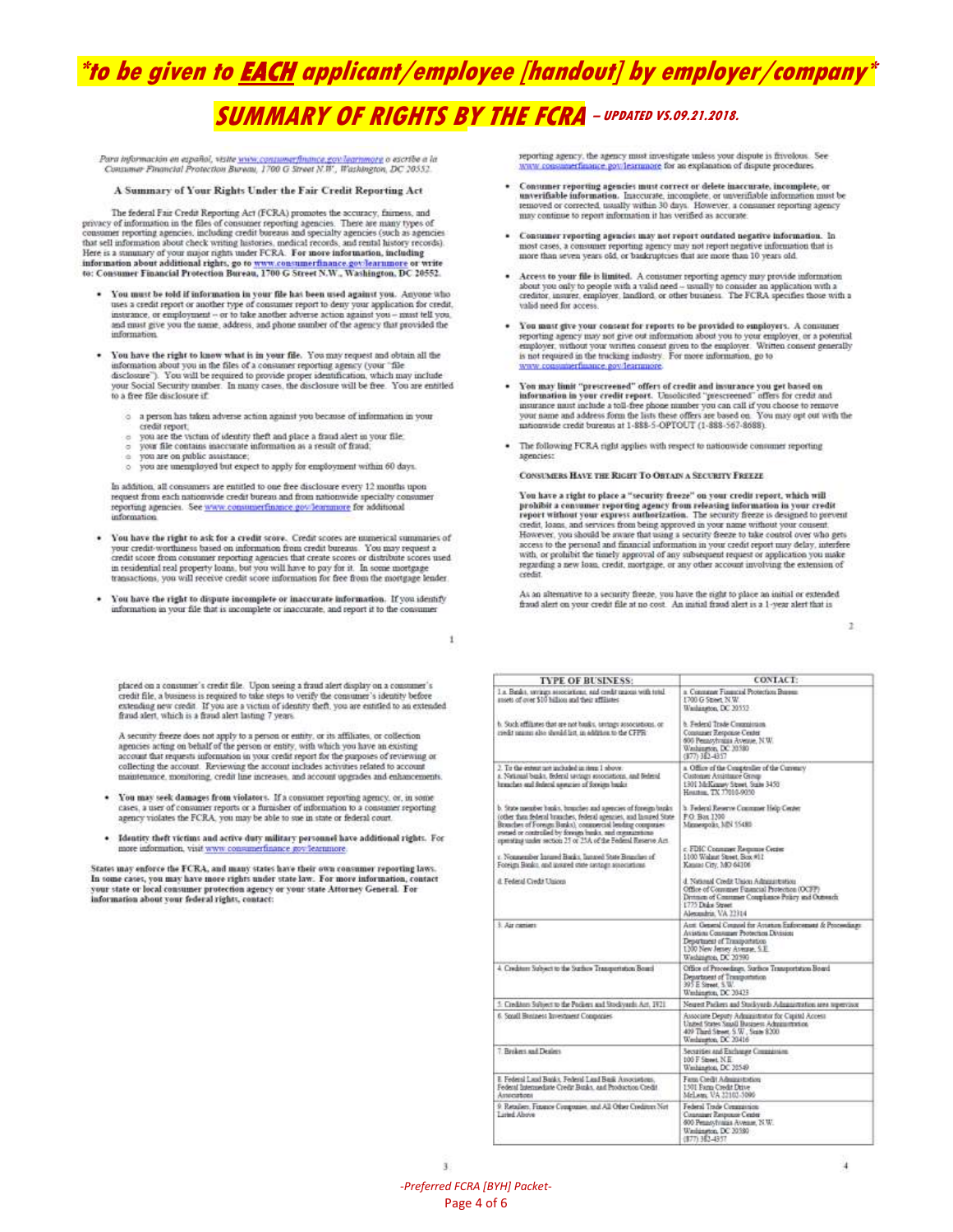## \*to be given to EACH applicant/employee [handout] by employer/company **SUMMARY OF RIGHTS FOR VICTIMS OF IDENTITY THEFT- UPDATED VS.09.21.2018.**

termación en español, visite <u>voro: consumerfinance povilearmacre</u> o escribe a la<br>mer Financial Protection Bureau, 1700 G Street N.W., Waskington, DC 20552. Para información en español, visite youw.cons.

#### **Remedying the Effects of Identity Theft**

You are receiving this information because you have notified a consumer reporting agency that you believe that you are a victim of identity theft. Identity theft occurs when someone uses your name. Social Security number, date of birth, or other identifying information, without authority, to commit fraud. For example, someone may have committed identity theft by using your personal information to open a credit card account or get a loan in your name. For more information, visit www.consumerfinance.gov/learnmore.or write to: Consumer Financial Protection Bureau, 1700 G Street N.W., Washington, DC 20552.

The Fair Credit Reporting Act (FCRA) gives you specific rights when you are, or believe that you are, the victim of identity theft. Here is a brief summary of the rights designed to help you recover from identity theft.

- 1. You have the right to ask that nationwide consumer reporting agencies place "fraud alerts" in your file to let potential creditors and others know that you may be a victim of identity theft. A fraud alert can make it more difficult for someone to get credit in your name because it tells creditors to follow certain procedures to protect you. It also may delay your ability to obtain credit. You may place a fraud alert in your file by calling just one of the three nationwide consumer reporting agencies. As soon as that agency processes your fraud alert, it will notify the other two, which then also must place fraud alerts in your file
	- Equifax: 1-800-525-6285; www.equifax.com
	- Experian: 1-888-397-3742; www.experian.com
	- · TransUnion: 1-800-680-7289; www.transunion.com

An initial fraud alert stays in your file for at least one year. An extended alert stays in your file for seven years. To place either of these alerts, a consumer reporting agency will require<br>you to provide appropriate proof of your identity, which may include your Social Security manber. If you ask for an extended alert, you will have to provide an identity theft report An identity theft report includes a copy of a report you have filed with a federal, state, or<br>local law enforcement agency, and additional information a consumer reporting agency may require you to submit. For more detailed information about the identity theft report, visit www.consumerfunance.gov/learnmore.

You have the right to free copies of the information in your file (your "file disclosure"). An initial figud algri entities you to a copy of all the information in your file at each of the 2. three nationwide agencies, and an extended alert entitles you to two free file disclosures in a  $12$  -month period following the placing of the alert. These additional disclosures may help you detect signs of fraud, for example, whether fraudulent accounts have been opened in your name or whether someone has reported a change in your address. Once a year, you also have the right to a free copy of the information in your file at any consumer reporting agency, if you believe it has inaccurate information due to fraud, such as identity theft. You also

have the ability to obtain additional free file disclosures under other provisions of the FCRA. See www.consumerfinance.gov/learnmore.

- 3. You have the right to obtain documents relating to fraudulent transactions made or accounts opened using your personal information. A creditor or other business must give<br>you copies of applications and other business records relating to transactions and accounts that resulted from the theft of your identity, if you ask for them in writing. A business may ask you for proof of your identity, a police report, and an affidavit before giving you the<br>documents. It may also specify an address for you to send your request. Under certain circumstances a business can refuse to provide you with these documents. See www.consumerfinance.gov/learnmore
- $\mathbf{4}$ You have the right to obtain information from a debt collector. If you ask, a debt collector must provide you with certain information about the debt you believe was incurred<br>in your name by an identity thief -- like the name of the creditor and the amount of the debt.
- 5. If you believe information in your file results from identity theft, you have the right to ask that a consumer reporting agency block that information from your file. An identity thief may run up bills in your name and not pay them. Information about the unpaid bills may appear on your consumer report. Should you decide to ask a consumer reporting agency to block the reporting of this information, you must identify the information to block, and provide the consumer reporting agency with proof of your identity and a copy of your identity theft report The consumer reporting agency can refuse or cancel your request for a block if, for example, you don't provide the necessary documentation, or where the block results from an error or a material misrepresentation of fact made by you. If the agency declines or rescinds the block, it must notify you. Once a debt resulting from identity theft has been blocked, a person or business with notice of the block may not sell, transfer, or place the debt for collection.
- 6. You also may prevent businesses from reporting information about you to consumer<br>reporting agencies if you believe the information is a result of identity theft. To do so, you must send your request to the address specified by the business that reports the information to the consumer reporting agency. The business will expect you to identify what information you do not want reported and to provide an identity theft report.
- 7. The following FCRA right applies with respect to nationwide consumer reporting agencies:

CONSUMERS HAVE THE RIGHT TO OBTAIN A SECURITY FREEZE

You have a right to place a "security freeze" on your credit report, which will prohibit a consumer reporting agency from releasing information in your credit report without your express authorization. The security freeze is designed to prevent credit, loans, and services from being approved in your name without your consent. However, you should be<br>aware that using a security freeze to take control over who gets access to the personal and financial information in your credit report may delay, interfere with, or prohibit the timely

approval of any subsequent request or application you make regarding a new loan, credit, mortgage, or any other account involving the extension of credit.

1

As an alternative to a security freeze, you have the right to place an initial or extended fraud. alert on your credit file at no cost. An initial fraud alert is a 1-year alert that is placed on a communer's credit file. Upon seeing a fraud alert display on a consumer's credit file. a business is required to take steps to verify the consumer's identity before extending new<br>credit If you are a victim of identity theft, you are entitled to an extended fraud alert, which is a fraud alert lasting 7 years.

A security freeze does not apply to a person or entity, or its affiliates, or collection agencies acting on behalf of the person or emity, with which you have an existing account that requests information in your credit report for the purposes of reviewing or collecting the account. Reviewing the account material mass

To learn more about identity theft and how to deal with its consequences, visit  $\frac{$ uww.consumerfinance.gov/learnmore, or write to the Consumer Francial Protection Bureau. You may have additional rights under state law. For more information, contact your local consumer protection agency or your stat

In addition to the new rights and procedures to help consumers deal with the effects of identity then, the FCRA has many other important constants protections. They are described in more detail at ways consumerfinance gov learninger.